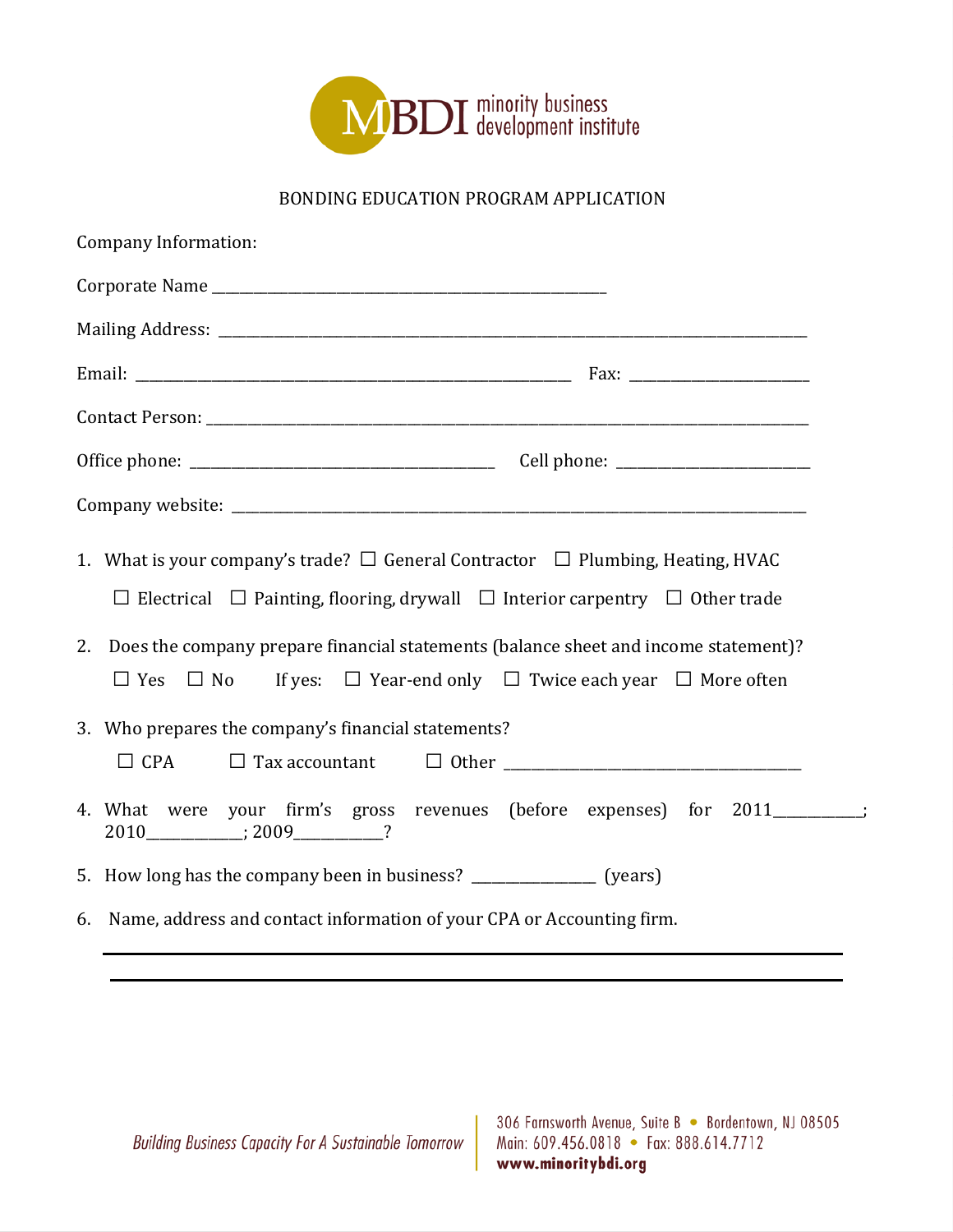

- 7. Credit score Please supply a copy of the owner's and the spouse's credit scores. A free copy of a credit report may be obtained at www.myfico.com. Company owner: \_\_\_\_\_\_\_\_\_\_\_\_\_\_ Spouse of owner: If more than one owner, please provide the additional credit scores for all owners and spouses. \_\_\_\_\_\_\_\_\_\_\_\_\_\_\_\_\_\_\_\_\_\_\_\_\_\_\_\_\_\_\_\_\_\_\_\_\_\_\_\_\_\_\_\_\_\_\_\_\_\_\_\_\_\_\_\_\_\_\_\_\_\_\_\_\_\_\_\_\_\_\_\_\_\_\_\_\_\_\_\_\_\_\_\_\_\_\_\_\_\_\_\_\_\_\_\_\_\_\_\_\_\_
- 8. Does the company <u>currently</u> have a bond line?  $\Box$  Yes  $\Box$  No
- 9. If the answer to Question 8 is "Yes", please list the bond line for both single and aggregate. Single is the largest amount qualified for one project, aggregate is the total number of bonds (in dollars) that the underwriter will approve at one time.

| 10. In the past, have you applied for a bond? $\Box$ Yes $\Box$ No              |                                                                   |                                                                                                  |
|---------------------------------------------------------------------------------|-------------------------------------------------------------------|--------------------------------------------------------------------------------------------------|
|                                                                                 |                                                                   | 11. In the past, did your company complete a contract that required a bond? $\Box$ Yes $\Box$ No |
| 12. Does the company currently have a bank line of credit? $\Box$ Yes $\Box$ No |                                                                   |                                                                                                  |
|                                                                                 |                                                                   | 13. What type of accounting software does the company use? _____________________                 |
| 14. What is the company's average size contract?                                |                                                                   |                                                                                                  |
| $\Box$ Less than \$100,000                                                      |                                                                   | $\Box$ More than \$100,000 and less than \$300,000                                               |
|                                                                                 | $\Box$ Between \$300,000 and \$500,000 $\Box$ More than \$500,000 |                                                                                                  |
| 15. What are the 3 largest completed contracts by your company:                 |                                                                   |                                                                                                  |
| (who you worked for)                                                            | Name of Project Owner Contract Amount (\$)                        | <b>Completion Date</b><br>(mo/year)                                                              |
|                                                                                 | $\frac{1}{2}$                                                     |                                                                                                  |
|                                                                                 | $\frac{1}{2}$                                                     |                                                                                                  |
|                                                                                 | \$                                                                |                                                                                                  |
|                                                                                 |                                                                   |                                                                                                  |